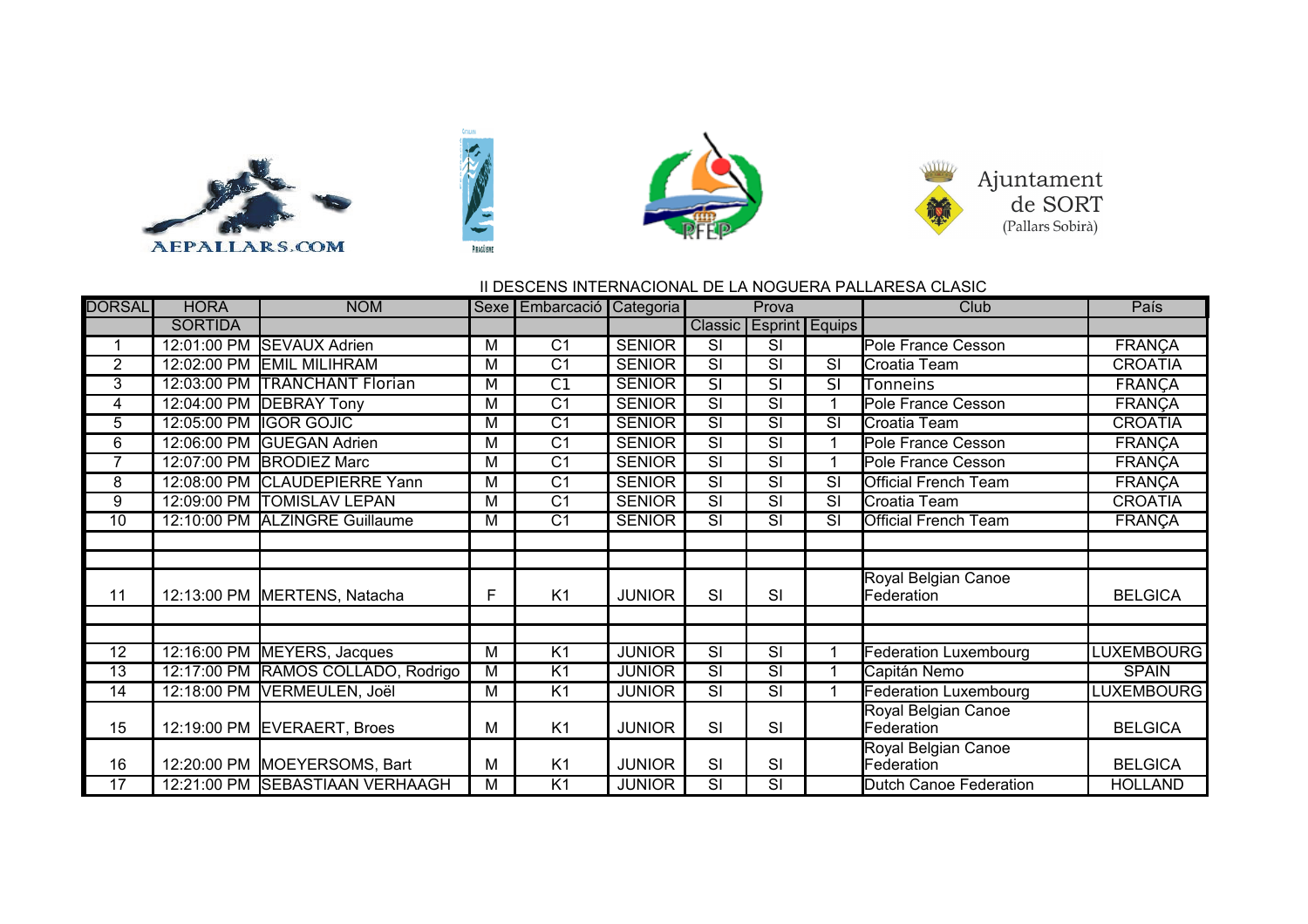| 18              |                         | 12:22:00 PM SARRION MERINO, Eric  | $\overline{M}$          | K <sub>1</sub>  | <b>JUNIOR</b> | $\overline{\mathsf{SI}}$ | $\overline{\text{SI}}$            |                          | Capitán Nemo                  | <b>SPAIN</b>      |
|-----------------|-------------------------|-----------------------------------|-------------------------|-----------------|---------------|--------------------------|-----------------------------------|--------------------------|-------------------------------|-------------------|
| $\overline{19}$ |                         | 12:23:00 PM MEYERS, Mathieu       | $\overline{M}$          | $\overline{K1}$ | <b>JUNIOR</b> | $\overline{\mathsf{SI}}$ | $\overline{\overline{\text{SI}}}$ | 1                        | <b>Federation Luxembourg</b>  | <b>LUXEMBOURG</b> |
|                 |                         |                                   |                         |                 |               |                          |                                   |                          |                               |                   |
|                 |                         |                                   |                         |                 |               |                          |                                   |                          |                               |                   |
|                 |                         |                                   |                         |                 |               |                          |                                   |                          | Royal Belgian Canoe           |                   |
| 20              |                         | 12:26:00 PM DESMET Nathalie       | F                       | K <sub>1</sub>  | <b>SENIOR</b> | SI                       | SI                                |                          | Federation                    | <b>BELGICA</b>    |
|                 |                         |                                   |                         |                 |               |                          |                                   |                          | Royal Belgian Canoe           |                   |
| 21              |                         | 12:27:00 PM PEETERS, Tine         | F                       | K <sub>1</sub>  | <b>SENIOR</b> | SI                       | SI                                |                          | Federation                    | <b>BELGICA</b>    |
| $\overline{22}$ |                         | 12:28:00 PM VALLAEYS, Cícile      | F                       | K1              | <b>SENIOR</b> | $\overline{\text{SI}}$   | $\overline{\text{SI}}$            | $\overline{\text{SI}}$   | Marsac sur L'Isle             | <b>FRANÇA</b>     |
| $\overline{23}$ | 12:29:00 PM NONY, Alice |                                   | F                       | K <sub>1</sub>  | <b>SENIOR</b> | $\overline{\text{SI}}$   | $\overline{\text{SI}}$            | $\overline{\text{SI}}$   | Eymoutiers                    | <b>FRANÇA</b>     |
| $\overline{24}$ |                         | 12:30:00 PM LE BORGNE Charlotte   | $\overline{\mathsf{F}}$ | K1              | <b>SENIOR</b> | $\overline{\mathsf{SI}}$ | $\overline{\mathsf{SI}}$          |                          | Fontenay Le Comte             | <b>FRANCA</b>     |
| $\overline{25}$ |                         | 12:31:00 PM PARAGE Laëtitia       | F                       | K <sub>1</sub>  | <b>SENIOR</b> | $\overline{\mathsf{SI}}$ | $\overline{\mathsf{SI}}$          | $\overline{\mathsf{SI}}$ | <b>Official French Team</b>   | <b>FRANÇA</b>     |
| $\overline{26}$ |                         | 12:32:00 PM LUCKA CANKAR          | F                       | K1              | <b>SENIOR</b> | $\overline{\mathsf{SI}}$ | $\overline{\overline{\text{SI}}}$ | $\overline{\mathsf{SI}}$ | Slovenia Team                 | <b>SLOVENIA</b>   |
| $\overline{27}$ |                         | 12:33:00 PM MALATERRE Sixtine     | F                       | K1              | <b>SENIOR</b> |                          | $\overline{\mathsf{SI}}$          | $\overline{\text{SI}}$   | Marseille                     | <b>FRANÇA</b>     |
| $\overline{28}$ |                         | 12:34:00 PM GASTINEAU Nathalie    | $\overline{\mathsf{F}}$ | $\overline{K1}$ | <b>SENIOR</b> | $\overline{\mathsf{SI}}$ | $\overline{\text{SI}}$            |                          | <b>Pole France Cesson</b>     | <b>FRANÇA</b>     |
|                 |                         |                                   |                         |                 |               |                          |                                   |                          |                               |                   |
|                 |                         |                                   |                         |                 |               |                          |                                   |                          |                               |                   |
| 29              |                         | 12:37:00 PM MIRALLES PRATS, Xavi  | M                       | K <sub>1</sub>  | <b>SENIOR</b> | $\overline{\text{SI}}$   | $\overline{\text{SI}}$            |                          | <b>Sicoris Club</b>           | <b>CATALUNYA</b>  |
| 30              |                         | 12:38:00 PM TUDEL CARDIEL, Eduard | $\overline{M}$          | K <sub>1</sub>  | <b>SENIOR</b> | $\overline{\text{SI}}$   | $\overline{\mathsf{SI}}$          |                          | Cantabria C.K.                | <b>SPAIN</b>      |
|                 |                         | <b>MARTINEZ HERRERA,</b>          |                         |                 |               |                          |                                   |                          |                               |                   |
| 31              | 12:39:00 PM             | David                             | M                       | K <sub>1</sub>  | <b>SENIOR</b> | SI                       | SI                                |                          | Cantabria C.K.                | <b>SPAIN</b>      |
| $\overline{32}$ |                         | 12:40:00 PM PEREZ PABLO, Jesus    | M                       | K1              | <b>SENIOR</b> | $\overline{\text{SI}}$   | $\overline{\text{SI}}$            | 1                        | Capitán Nemo                  | <b>SPAIN</b>      |
| $\overline{33}$ |                         | 12:41:00 PM RODRIGUEZ LEÓN, Jesús | $\overline{M}$          | $\overline{K1}$ | <b>SENIOR</b> | $\overline{\mathsf{SI}}$ | $\overline{\text{SI}}$            |                          | Fluvial o Barco de Orense     | <b>SPAIN</b>      |
| 34              | 12:42:00 PM             | <b>NARDECCHIA</b>                 | $\overline{M}$          | $\overline{K}$  | <b>SENIOR</b> | $\overline{\text{SI}}$   | $\overline{\text{SI}}$            | $\gamma$                 | Federation Luxembourg         | <b>LUXEMBOURG</b> |
|                 |                         |                                   |                         |                 |               |                          |                                   |                          | Royal Belgian Canoe           |                   |
| 35              |                         | 12:43:00 PM ZACHARY, Tanguy       | M                       | K <sub>1</sub>  | <b>SENIOR</b> | SI                       | SI                                |                          | Federation                    | <b>BELGICA</b>    |
| $\overline{36}$ |                         | 12:44:00 PM MARTINAT Laurent      | $\overline{M}$          | $\overline{K1}$ | <b>SENIOR</b> | $\overline{\text{SI}}$   | $\overline{\text{SI}}$            |                          | <b>Club Mock</b>              | <b>FRANÇA</b>     |
|                 |                         | CRAVIOTTO BLANCO,                 |                         |                 |               |                          |                                   |                          |                               |                   |
| 37              | 12:45:00 PM             | Victor                            | M                       | K <sub>1</sub>  | <b>SENIOR</b> | SI                       | SI                                |                          | Sicoris Club                  | <b>CATALUNYA</b>  |
| $\overline{38}$ |                         | 12:46:00 PM PARADOWSKI Quentin    | M                       | K1              | <b>SENIOR</b> | $\overline{\text{SI}}$   | $\overline{\mathsf{SI}}$          | $\overline{\mathsf{SI}}$ | Limoux                        | <b>FRANÇA</b>     |
| 39              |                         | 12:47:00 PM THIJS PAAUW           | M                       | $\overline{K1}$ | <b>SENIOR</b> | $\overline{\mathsf{SI}}$ | $\overline{\overline{\text{SI}}}$ |                          | <b>Dutch Canoe Federation</b> | <b>HOLLAND</b>    |
| 40              |                         | 12:48:00 PM BAUDRY Valentin       | M                       | $\overline{K}$  | <b>SENIOR</b> | $\overline{\mathsf{SI}}$ | $\overline{\text{SI}}$            | $\overline{3}$           | Pole France Cesson            | <b>FRANÇA</b>     |
| $\overline{41}$ |                         | 12:49:00 PM FAURE Clément         | $\overline{M}$          | $\overline{K1}$ | <b>SENIOR</b> | $\overline{\text{SI}}$   | $\overline{\text{SI}}$            | $\overline{3}$           | Pole France Cesson            | <b>FRANÇA</b>     |
| $\overline{42}$ |                         | 12:50:00 PM OLIVIER Clément       | M                       | $\overline{K}$  | <b>SENIOR</b> | $\overline{\text{SI}}$   | $\overline{\text{SI}}$            | 3                        | Pole France Cesson            | <b>FRANÇA</b>     |
| 43              |                         | 12:51:00 PM JONCOUR Morgan        | M                       | K1              | <b>SENIOR</b> | $\overline{\text{SI}}$   | $\overline{\text{SI}}$            | $\overline{\mathsf{SI}}$ | <b>Official French Team</b>   | <b>FRANÇA</b>     |